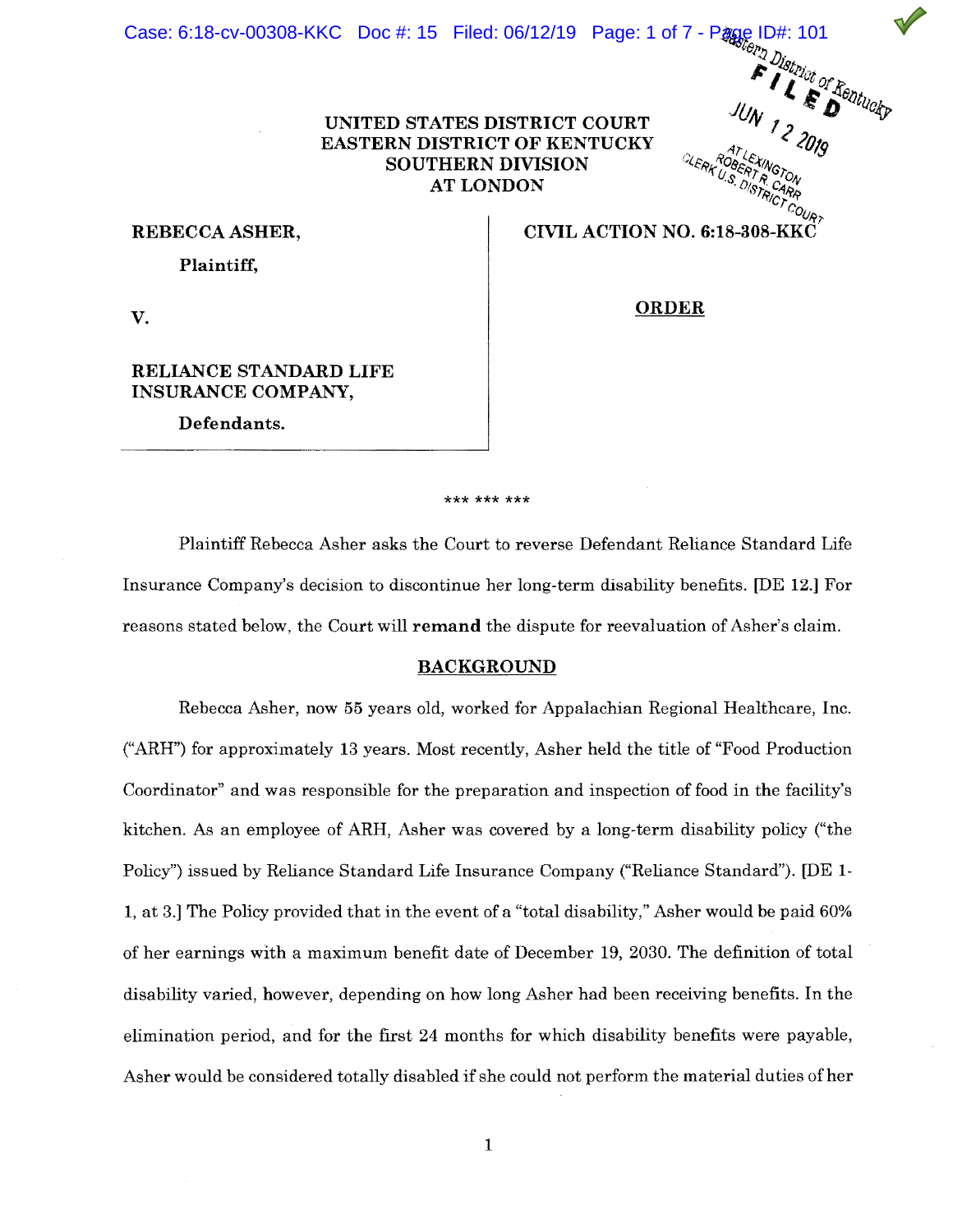#### Case: 6:18-cv-00308-KKC Doc #: 15 Filed: 06/12/19 Page: 2 of 7 - Page ID#: 102

*regular occupation.* From then on, Asher would be required to demonstrate that she could not perform the material duties of *any occupation* in order to continue receiving disability benefits. [DE 1-1, at 4.]

On July 9, 2014, Asher was admitted to a local hospital for complications arising from iron deficiency anemia and diabetes mellitus. She has not worked since. [DE 12-1, at 6.] Asher applied for and was awarded long-term disability benefits under her Reliance Standard Policy in November of 2014. [DE 1-1, at 4.] Specifically, Reliance Standard determined that as a result of her medical conditions, Asher was no longer able to work in the capacity of Food Production Coordinator and was eligible to receive monthly benefits as of October 7, 2014. [AR. 267.]

In August of 2015, Reliance Standard sent Asher a notice that she would stop receiving her disability benefits on October 8, 2016. Reliance Standard explained that per the language of her Policy, once Asher had received benefits for 24 months, she would only be considered totally disabled if she could not perform the material duties of *any occupation.*  [DE 12-1, at 16.] And since Asher could perform other occupations, such as a Fast Food Services Manager or a Food Checker, Reliance Standard concluded that she would no longer meet the definition of total disability beyond the 24-month mark. Reliance Standard continued to pay Asher's benefits until October 7, 2016. [DE 1-1, at 4.]

On October 28, 2016, Asher appealed the decision, arguing that she continued to meet the definition of total disability under the Policy. In support of her appeal, Asher submitted additional medical records and the opinions of two treating providers, George Chaney, M.D. and Terry Smith, MPAS, PA-C. As part of the appeals process, Reliance Standard directed Asher to undergo an independent medical evaluation by Loey Kousa, M.D.

On May 3, 2017, while her appeal with Reliance Standard was still pending, the Social Security Administration ("SSA") approved Asher's claim for disability benefits following a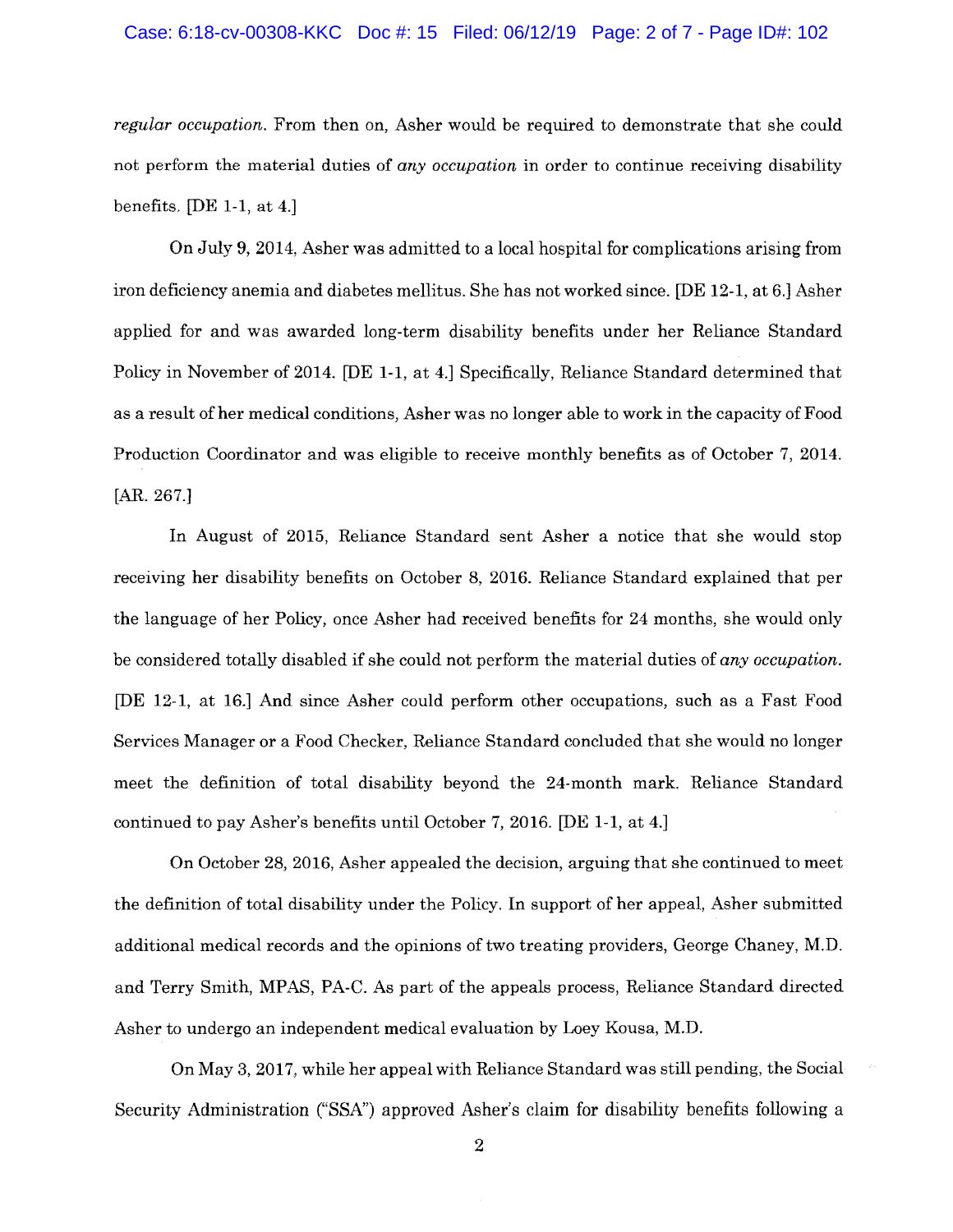hearing before an Administrative Law Judge ("ALJ"). [DE 1-1, at 5.] The ALJ observed that Asher suffered from a number of impairments including residuals of cerebral vascular accident/stroke, osteoarthritis of the acromioclavicular joints, a left rotator cuff tear, diabetes with neuropathy, COPD, sleep apnea, heart palpitations, obesity, hypertension with coronary artery disease, and degeneration of the spine. [AR. 1914.] The ALJ designated Asher as disabled effective August 12, 2016 (the date of her alleged stroke) and determined that she had "the residual functional capacity to perform less than the full range of sedentary work." Asher submitted the fully favorable decision to Reliance Standard on June 5, 2017. [AR. 1907.]

On August 23, 2017, 79 days after receiving notice of the SSA's award, Reliance Standard sent Asher a final denial letter upholding its previous decision to terminate her disability benefits. [AR. 265-280.] The letter provided justification for the determination and notified Asher that her administrative remedies had been exhausted. It did not, however, address the fact that Asher had been approved for SSA disability benefits. The letter instead indicated that Reliance Standard was under the impression that the SSA was still reviewing Asher's benefits claim. [AR. 279] ("[Reliance Standard] understands that Asher continues to pursue Social Security Disability (SSDI) benefits."). It was not until after Reliance Standard issued its final denial letter that it acknowledged receipt of Asher's SSA award. [AR. 170.)

Asher brings the current action pursuant to 28 U.S.C.  $\S$  1132(a)(1)(B), which allows the beneficiary of an ERISA-governed plan to bring a civil action to recover benefits due under the terms of a policy. *Bagsby v. Cent. States, Se.* & *Sw. Areas Pension Fund,* 162 F.3d 424, 428 (6th Cir. 1998). Asher contends that Reliance Standard's refusal to reinstate her disability benefits on appeal was arbitrary and capricious. She requests the full restoration of her benefits together with attorney's fees and interest pursuant to 29 U.S.C. § 1132(g).

3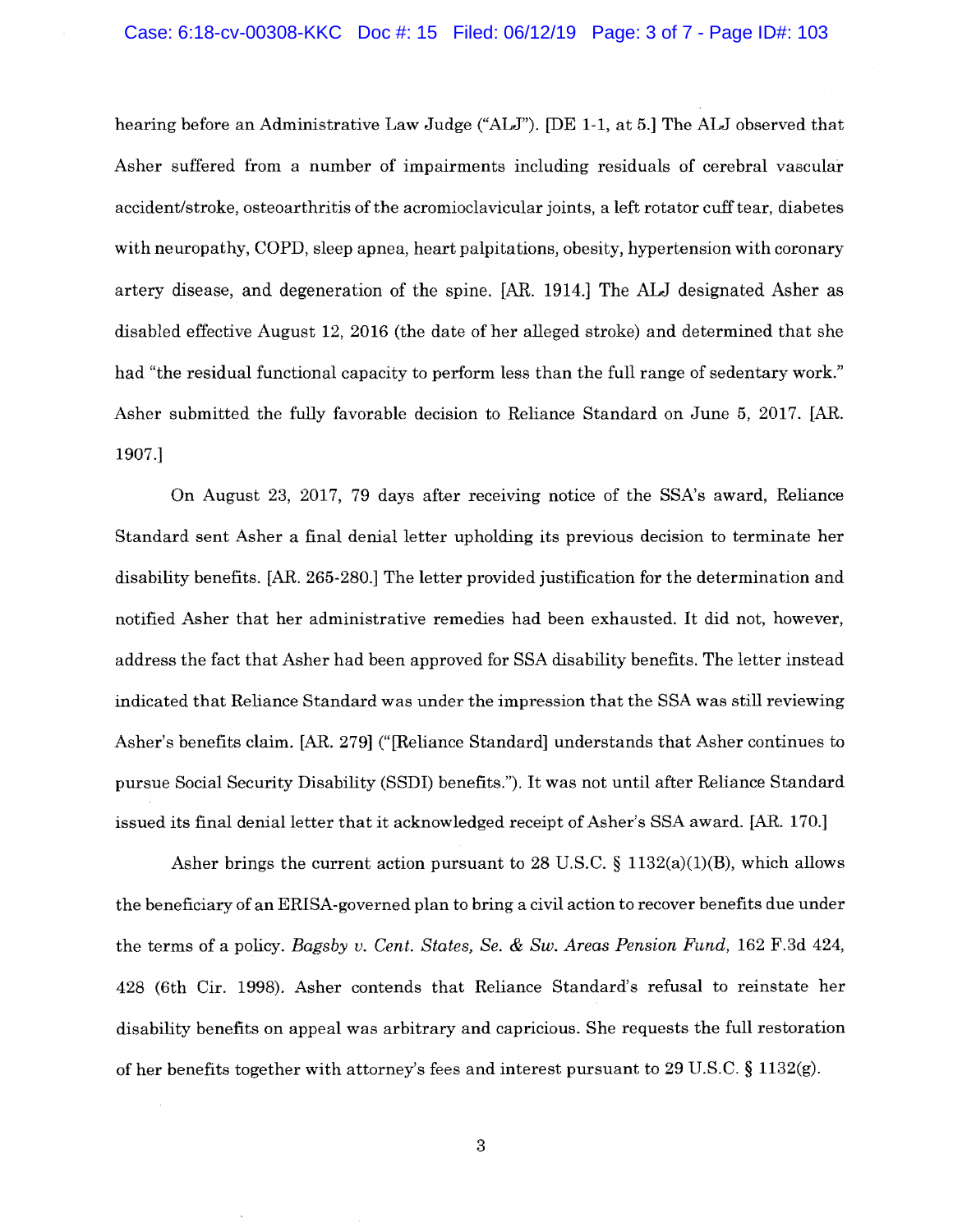#### **ANALYSIS**

A district court reviews an ERISA plan administrator's denial of benefits *de novo,*  unless the plan gives the administrator discretionary authority to determine eligibility for benefits. *Cox v. Standard Ins. Co.,* 585 F.3d 295, 299 (6th Cir. 2009). If the plan gives the administrator discretionary authority, the Court administers the highly deferential "arbitrary and capricious" standard of review. *Id.* "When it is possible to offer a reasoned explanation, based on the evidence, for a particular outcome, that outcome is not arbitrary or capricious." *Schwalm v. Guardian Life Ins. Co. of Am.,* 626 F.3d 299, 308 (6th Cir. 2010) (quoting *Shields v. Reader's Digest Ass 'n, Inc.,* 331 F.3d 536, 541 (6th Cir. 2003)).

"Deferential review is tempered, however, when an important conflict of interest consideration requires that benefits decisions be closely scrutinized." *Cox,* 585 F.3d at 299. When the plan administrator both determines eligibility for benefits and also pays those benefits, an inherent conflict of interest arises that must be weighed as a factor in the court's determination. *Id.* The existence of such a conflict does not heighten the standard of review but rather is "one factor among many that a reviewing judge must take into account." *Metro. Life Ins. Co. v. Glenn,* 554 U.S. 105, 116 (2008). Here, the parties agree that the Policy at issue grants ample discretion to Reliance Standard. Moreover, it is undisputed that Reliance Standard determines the eligibility for benefits under its policies and also pays out those benefits. As such, the Court reviews this matter under the highly deferential "arbitrary and capricious" standard, while bearing in mind that an inherent of interest exists. *McCandless u. Standard Ins. Co.,* No. 2:08-CV-14195, 2014 WL 4681480, at \*2 (E.D. Mich. Sept. 19, 2014).

Asher attacks Reliance Standard's final denial letter on the basis that it failed to address the SSA's award of disability benefits. Though Reliance Standard admits that it did not contemplate the SSA's decision, it argues that the "oversight" was harmless since ERISA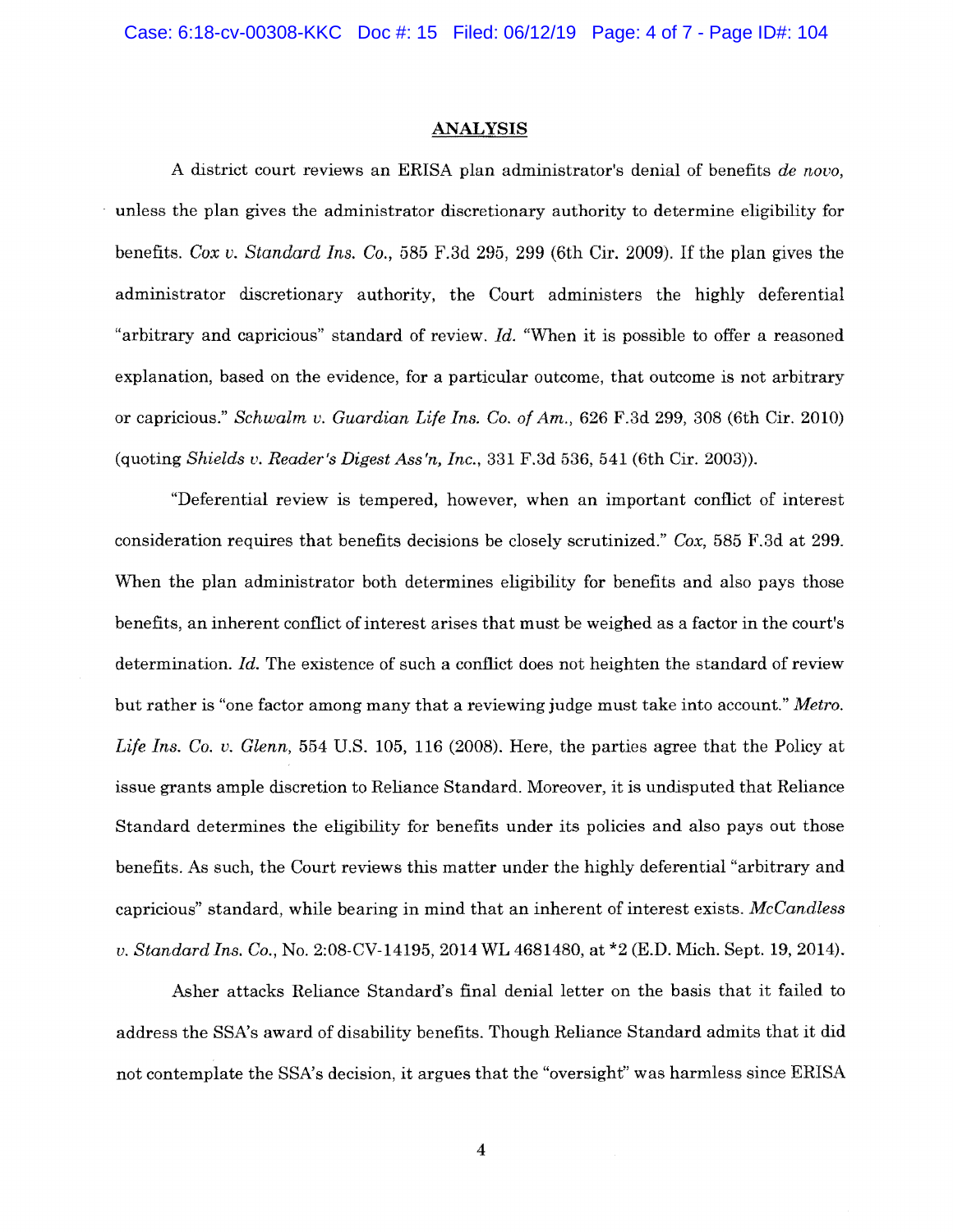#### Case: 6:18-cv-00308-KKC Doc #: 15 Filed: 06/12/19 Page: 5 of 7 - Page ID#: 105

plan administrators are not bound by SSA decisions. *Wooden v. Alcoa, Inc.,* 511 F. App'x 477, 484 (6th Cir. 2013).

Although SSA determinations are not binding on ERISA plan administrators, they are far from meaningless. *Calvert v. Firstar Fin., Inc.,* 409 F.3d 286, 294 (6th Cir. 2005). Indeed, a reviewing court may use the failure to consider an SSA decision as a factor when evaluating whether a plan administrator's benefits decision was arbitrary and capricious. *Salomaa v. Honda Long Term Disability Plan,* 642 F.3d 666, 679 (9th Cir. 2011) ("Evidence of a Social Security award of disability benefits is of sufficient significance that failure to address it offers support that the plan administrator's denial was arbitrary, an abuse of discretion."); *Glenn v. MetLife,* 461 F.3d 660, 669 (6th Cir. 2006), *aff'd sub nom. Metro. Life Ins. Co.* 554 U.S. at 128 (2008) ("[A]n ERISA plan administrator's failure to address the Social Security Administration's finding that the claimant was 'totally disabled' is yet another factor that can render the denial of further long-term disability benefits arbitrary and capricious."); *Kosiba v. Merck* & *Co., No. CIV.A. 98-3571 MLC,* 2011 WL 843927, at \*18 (D.N.J. Mar. 7, 2011) (noting that a plan administrator's failure to consider an SSA determination in making its own benefit decisions "suggests arbitrary decisionmaking").

Here, the ALJ determined that Asher was disabled as of August 12, 2016, the day she suffered a stroke. [AR. 1914.] The ALJ also found that, in addition to the residual effects from her stroke, Asher continued to suffer from diabetes with neuropathy, coronary disease, neck/back pain, and other impairments. Accordingly, the ALJ concluded that **(1)** Asher had the residual functional capacity to perform less than the full range of sedentary work, and (2) there were no jobs that exist in the significant numbers in the national economy that she could perform. [AR. 1915.] In making these determinations, the ALJ attributed partial weight to the opinions of Asher's treating providers, George Chaney, **M.D.** and Terry Smith, MPAS, PA-C. [AR. 1915.]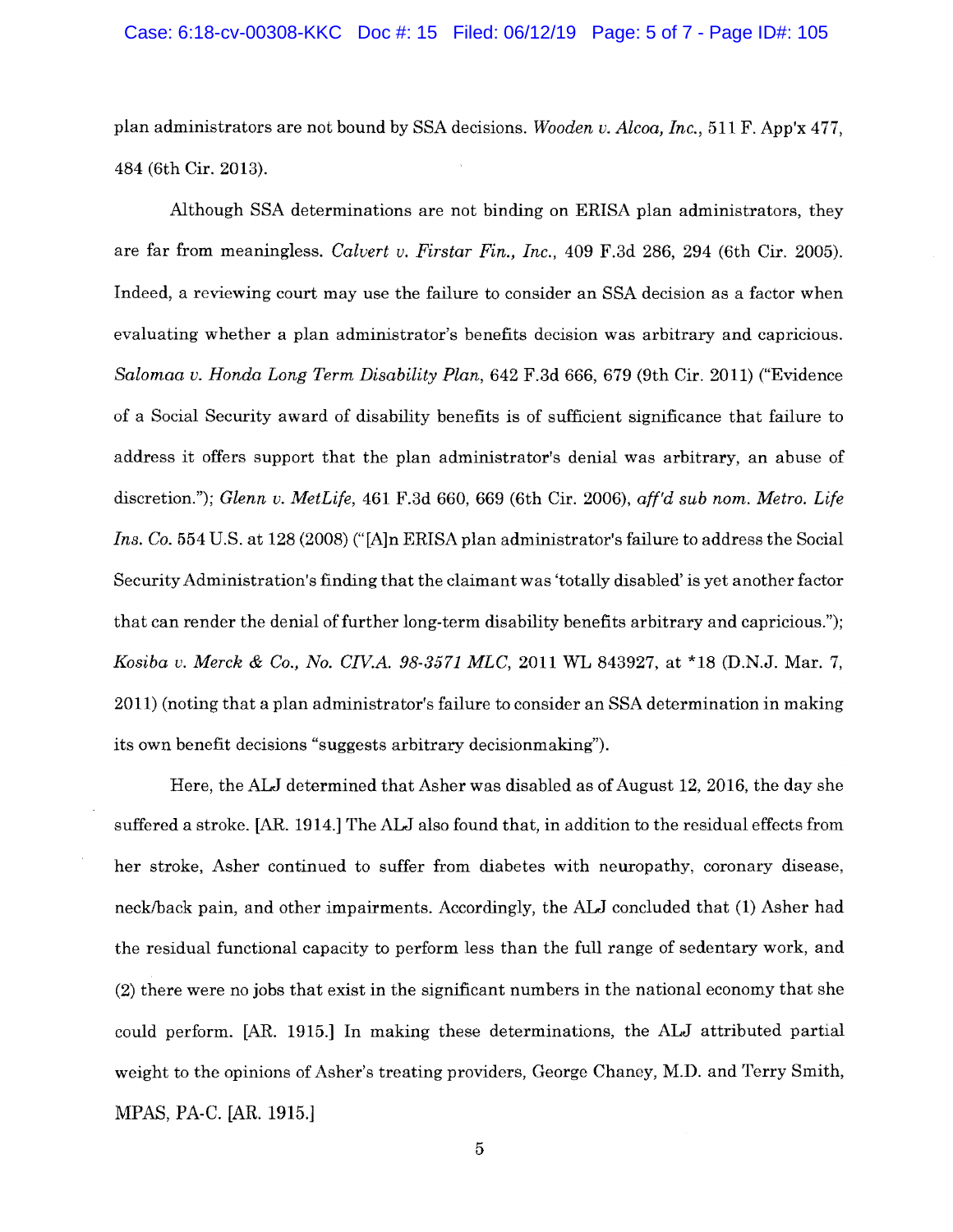### Case: 6:18-cv-00308-KKC Doc #: 15 Filed: 06/12/19 Page: 6 of 7 - Page ID#: 106

The final denial letter issued by Reliance Standard did not address any of the ALJ's findings or even mention the fully favorable decision. While this silence does not make Reliance Standard's denial decision arbitrary per se, it is "among those serious concerns" that, "taken with some degree of conflicting interests," can provide an adequate basis for concluding that the insurance company abused its discretion. *Delisle v. Sun Life Assur. Co. of Canada,* 558 F.3d 440, 446 (6th Cir. 2009). The Court has reviewed the relevant factorsincluding Reliance Standard's conflict of interest and its failure to consider the favorable SSA determination-and determines that the final denial decision was not the result of a "deliberate principled reasoning process." *See id.* 

Having found that Reliance Standard acted arbitrarily and capriciously in denying Asher's appeal, the Court must determine the appropriate remedy. When a plan administrator fails to provide adequate reasoning, the proper remedy is to remand for further consideration, unless "it is so clear cut that it would be unreasonable for the plan administrator to deny the application for benefits on any ground." *Daft v. Advest, Inc.,* 658 F.3d 583, 595 (6th Cir. 2011) (citing *Tate v. Long Term Disability Plan for Salaried Emps. of Champion lnt'l Corp.* # *506,* 545 F.3d 555, 563 (7th Cir. 2008)). Here, the evidence is not so one-sided as to conclusively entitle Asher to disability benefits. Accordingly, the Court **remands** the case to Reliance Standard to consider Asher's file anew giving it "a full and fair review." *Pitts v. Prudential Ins.* Co. *of Am.,* 534 F. Supp. 2d 779, 791 (S.D. Ohio 2008). On remand, Reliance Standard must adequately consider the SSA's decision to award Asher disability benefits. The Court further directs Reliance Standard to squarely address the opinions of Asher's treating providers that she is totally disabled and unable to work. Reliance Standard **shall** render its decision within **90 days** of this Order.